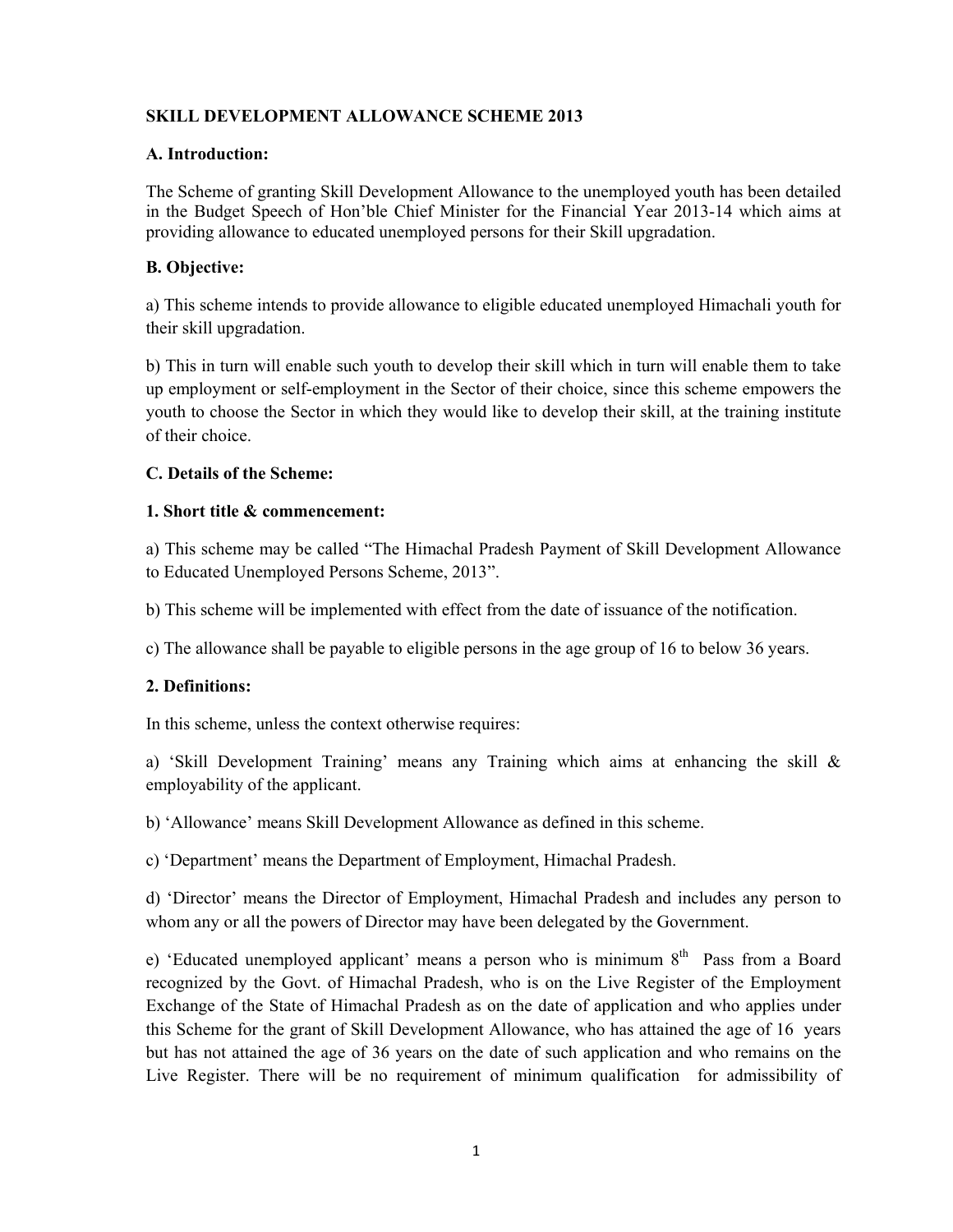allowance under the Scheme when applicant wants to pursue training in Sectors such as masonry, carpentry, blacksmithy or plumbing etc.

f) 'Employment Exchange' means any Employment Exchange set up by the Himachal Pradesh Government.

g) 'Family' means joint family of all persons descended from common ancestor including adoption, who live, worship and mess together permanently as shown in the Pariwar Register of the Gram Panchyat/Ration Card in case Urban Area.

h) 'Form' means a form appended to this Scheme.

i) 'Government' means the Government of Himachal Pradesh in the Administrative Department.

j) 'Income' means family income.

k) 'Live Register' means the valid employment index cards of those persons who are registered in the Employment Exchanges of the State of Himachal Pradesh.

l) ' $8<sup>th</sup>$  means a candidate who has passed the  $8<sup>th</sup>$  examination or any examination held equivalent thereto, by Govt. of H.P.

m) 'Officer incharge of the Employment Exchange' will include an Officer/Official to whom the powers of the officer incharge of the Employment Exchange under this Scheme may have been delegated by the Department.

n) 'Year' means the Financial Year starting on First April and ending on Thirty-First March of the following Year.

o) 'State' means the State of Himachal Pradesh.

# **3. Persons eligible**:

Subject to the provisions of this Scheme, all educated unemployed applicants shall be eligible for the grant of Skill Development Allowance, who fulfil the following criteria:

a) She/He should be unemployed (i.e. neither employed in Govt sector nor in private sector nor self employed) and should be a Bonafide Himachali.

b) She/He should have passed minimum  $8<sup>th</sup>$  from any Board/University/Institution recognized by H.P. Govt. There will be no requirement of minimum qualification for admissibility of allowance under the Scheme when applicant wants to pursue training in Sectors such as masonry, carpentry, blacksmithy or plumbing etc.

c) She/He should be registered with any Employment Exchange in Himachal Pradesh as on the date of application.

d) Her/His annual family income for the Financial Year immediately preceding date of application, from all sources including that of spouse should be less than Rs. 2.00 Lakh (Rs. Two Lakhs).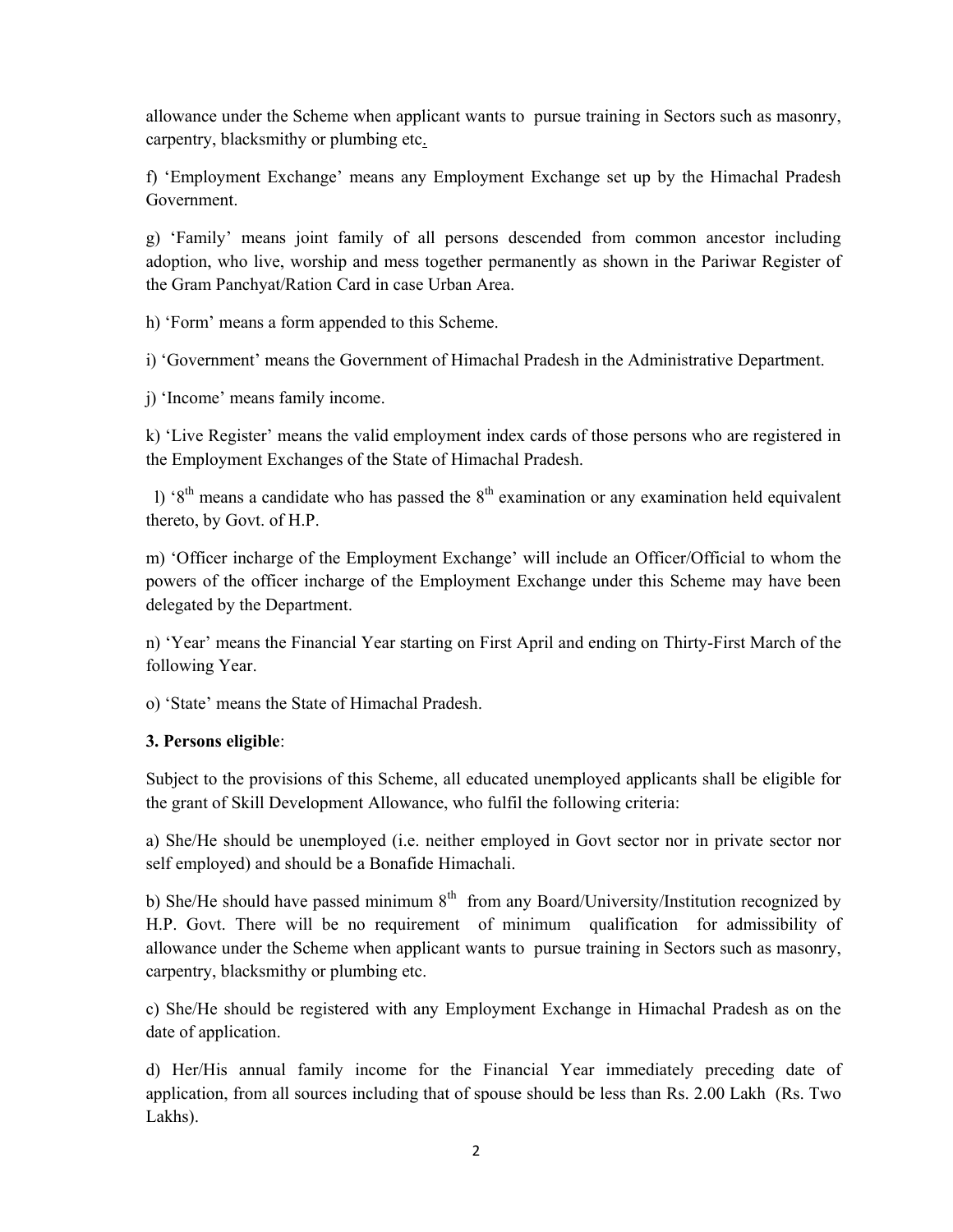e) She/He should be above 16years and below 36 years of age, as on the date of application.

f) She/He should not be self-employed.

g) The employment under MGNREGA will not be counted as employment.

h) She/He should not be a dismissed Govt. employee.

i) She/He should not be convicted of any offence resulting in imprisonment for a period of 48 hours or more.

j) She/he should be enrolled in a skill development training.

#### **4. Persons not eligible:**

The following categories of persons shall not be eligible to receive Skill Development Allowance under this Scheme:

a) State/Central Government employees and also those of the Public Sector Undertakings, Local Bodies and Quasi-Government Institutions who have been dismissed from service and persons who have been imprisoned for 48 hours or more.

b) A person who had any income of his own or whose family income from all sources was Rs. 2.00 lakh (Rs. Two Lakh) or more during the year immediately preceding the date of application and also the period for which Skill Development Allowance is claimed.

c) A person who is not a Bonafide Himachali.

d) A person who has not attained the age of 16 years and who has attained the age of 36 years.

e) Any person who does not fulfill any of the criteria given in Section 3.

#### **5. Rate of Skill Development Allowance:**

Allowance shall be payable to each educated unemployed applicant for a maximum period of two years; subject to fulfilling eligibility criteria & timely submission of attested copies of 8<sup>th</sup>/matriculation marks sheet/certificate to ascertain age and educational qualification and Affidavit as per form 'C', at the following rates:

a) For Physically Challenged person who have minimum 50% permanent disability recorded in her/his Employment Exchange record (X-I), @ Rs. 1500/- (Rs. One Thousand Five Hundred) per month.

b) For all other categories of Persons  $\omega$ , Rs. 1000/- (Rs. One Thousand) per month.

#### **6. Application for the allowance:**

a)An educated unemployed applicant may make an application on his/her being eligible for the grant of Allowance along with documents mentioned in form 'A' to that Employment Exchange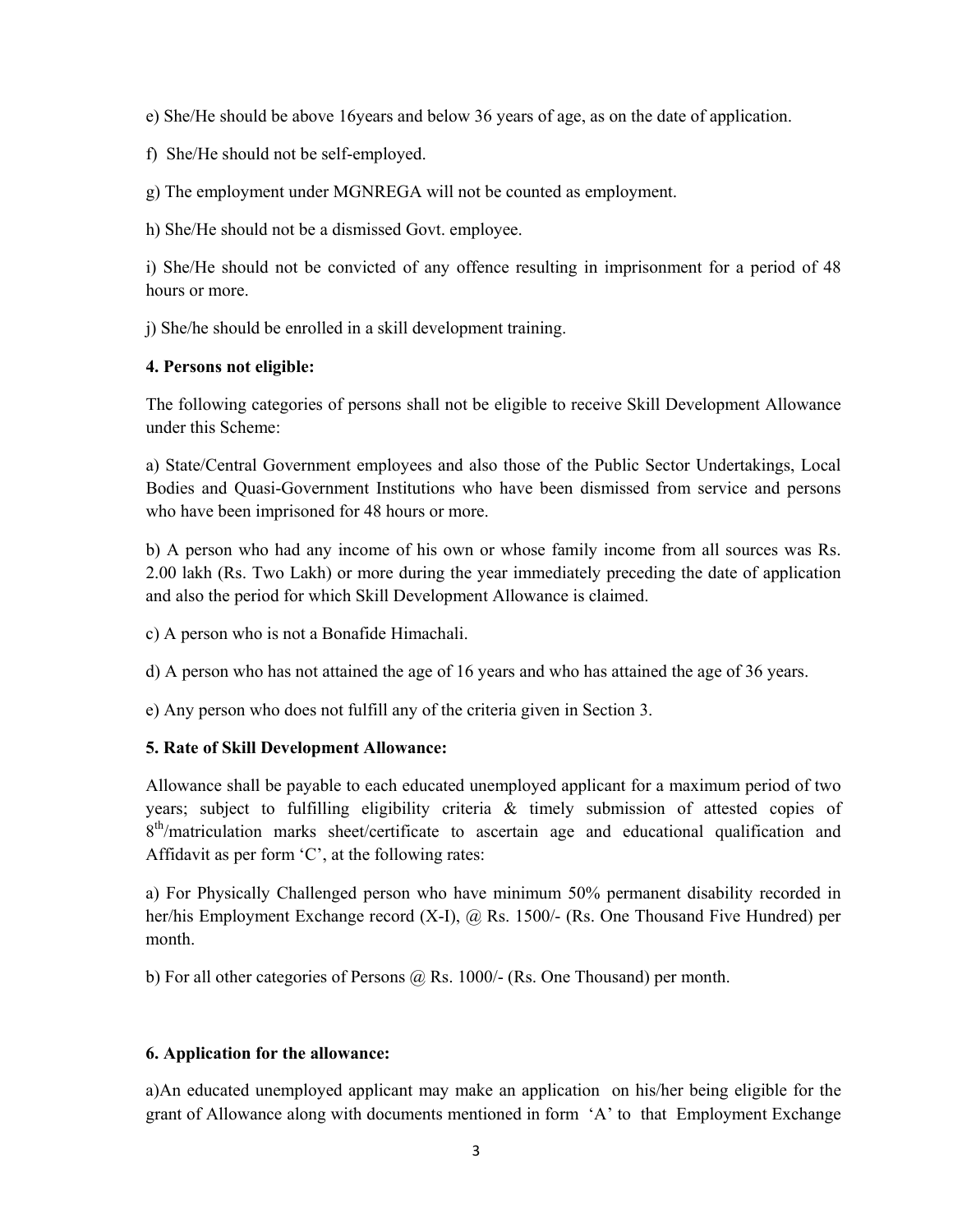in H.P., where his/her name is registered or the Employment Exchange in H.P., in whose jurisdiction the applicant is obtaining training.

b) A duly completed application form may be sent by post or be delivered at that Employment Exchange in H.P., where his/her name is registered or be delivered at the Employment Exchange in H.P., in whose jurisdiction the applicant is obtaining training against a receipt. - as per form'B'.

c) After the initial filing of claim in the prescribed form 'A', every claimant to the Allowance shall be required to submit Affidavit- as per form'C', in the subsequent month of March to the Employment Exchange where his/her name is registered.

# **7. Processing of applications:**

a) The Employment Exchange will thoroughly scrutinize applications received under Section 7 and decide with regard to the admissibility of the Allowance to the applicant, within 45 days and in case the claim is inadmissible, suitable orders shall be issued under intimation to the applicant. – as per form 'D'

b) If applicant is aggrieved by any decision intimated to her/him under sub-rule (a), she/he may file an appeal to the Director whose decision thereon shall be final.

### **8. Power to sanction Allowance:**

The power to sanction Allowance shall vest in the Officer incharge of the concerned Regional/District Employment Exchange, who will also act as the Drawing and Disbursing Officer for the purpose of this Scheme.

a) Stoppage or recovery of the Allowance:- The authority empowered to sanction the Allowance may:

(i) Stop the payment of the Allowance to any recipient, if the said Allowance is no more payable due to any change in the circumstances in which the same was sanctioned;

(ii) Withdraw or withhold the payment of Allowance if at any stage, it is discovered that the Allowance was not admissible in the first instance and it was sanctioned by mistake or on false information or in disregard of any condition subject to which it could be sanctioned. The amount of Allowance already paid may also be recovered without prejudice to any action, whether civil or criminal to which the recipient may be liable.

b) In the event of the death of the recipient the Allowance shall cease to be payable and if the recipient dies before receiving any payment, the amount not so disbursed, shall lapse to the Government.

#### **9. Restoration of the Allowance:**

The concerned Regional/District Employment Officer may restore the payment of Allowance to the original recipient if the payment of the Allowance was discontinued due to the removal of